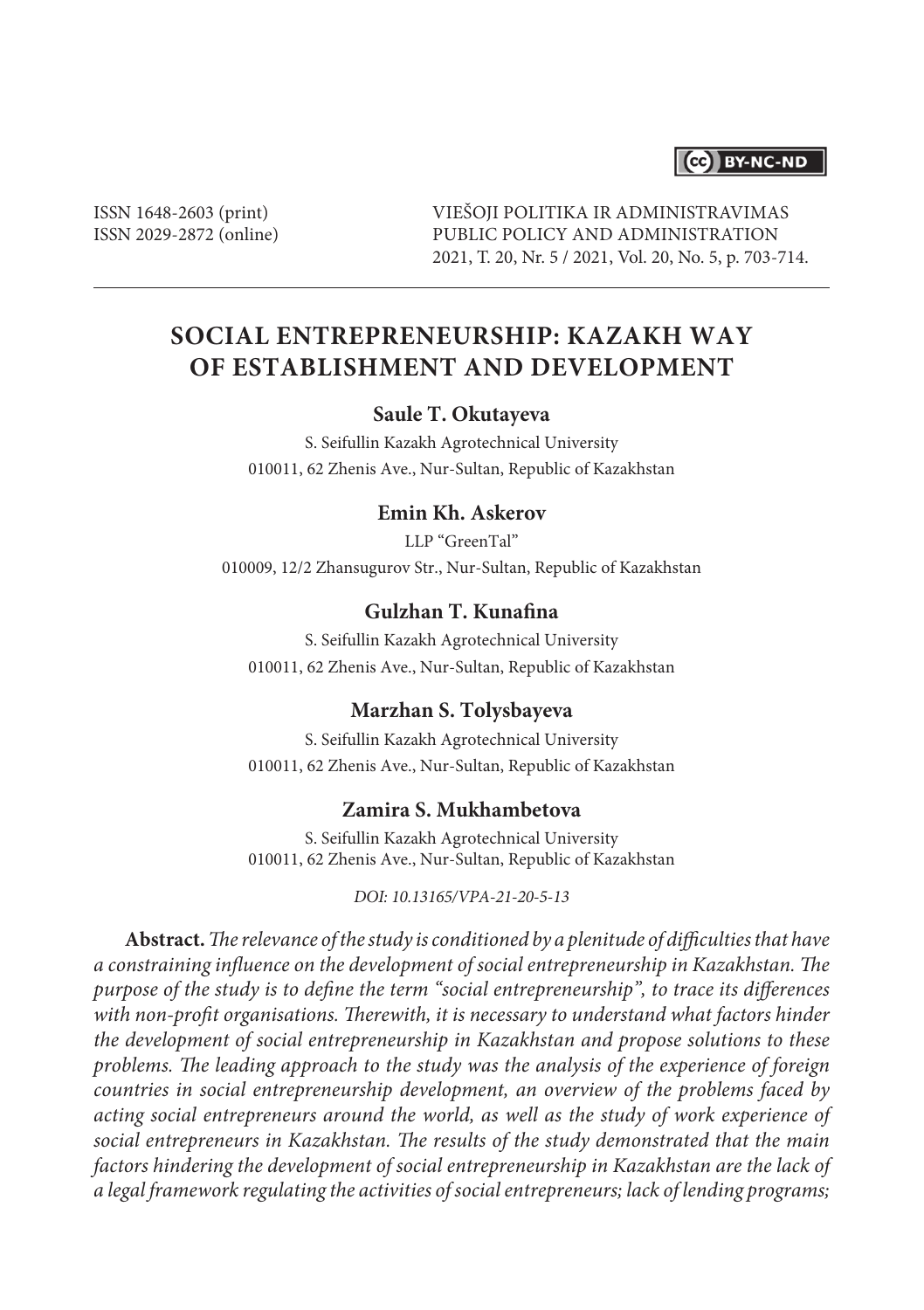*high level of taxation, etc. Ways of solving these problems were proposed: development of a legal form for social entrepreneurs; consolidation of the legal term, establishment of criteria and principles of social entrepreneurship; involvement of state and quasi-state organisations to support burgeoning social entrepreneurs, etc.*

**Keywords**: *social work, non-profit organisations, volunteers, public support.*

### **Introduction**

Currently, the term "social entrepreneurship" is understudied. According to J.G. Dees (2011), "We have always had social entrepreneurs, even if we did not call them that". The terms "social entrepreneurship" and "social entrepreneur" were first mentioned in the 1960s and 1970s in the English-language literature devoted to social change issues. The popularisation of this term is attributed to Bill Drayton, who said: "Social entrepreneurs are not content just to give a fish or teach how to fish. They will not rest until they have revolutionised the fishing industry".

The concept of social entrepreneurship is inextricably linked with the concept of entrepreneurship. The difficulty in determining social entrepreneurship is explained by several reasons. Firstly, there is a similarity with non-profit organisations, whose activities are funded by charity, volunteering, and donations. Secondly, since this is entrepreneurship, it is aimed at making a profit. Thus, social entrepreneurship, like ordinary entrepreneurship, makes a profit, but at the same time carries a social mission. Self-sufficiency, financial returns are extremely important for social entrepreneurship. Independence from grants and donations, an ability to compete with ordinary entrepreneurs, solving social problems of society – these are the main postulates of social entrepreneurship development (Dees, 2011; Shatska, 2021; Shevchuk, 2020).

Most commonly, social entrepreneurship is aimed at solving the problem of employment, creating jobs for socially unprotected groups of citizens experiencing difficulties in finding a job: for poorly qualified unemployed, disabled people, single mothers or persons with a long career break, who have lost their previous skills. Work integration social enterprises (WISEs), through their activities, pursue labour involvement and social acceptance for those who, for whatever reason, became unclaimed (Suykens et al., 2019; Strapchuk, 2021).

#### **The Concept and Main Characteristics of Social Entrepreneurship**

J.G. Dees (1998) gave his personal definition of a social entrepreneur: "Social entrepreneurs play the role of change agents in the social sector, by adopting a mission to create and sustain social value, recognising and relentlessly pursuing new opportunities to serve that mission, engaging in a process of continuous innovation, adaptation, and learning, acting boldly without being limited by resources currently in hand, and exhibiting heightened accountability to the constituencies served and for the outcomes created." J. Boschee (2003), one of the founders of the National Centre for Social Entrepreneurs, founder of the Institute of Social Entrepreneurs, gave the following definition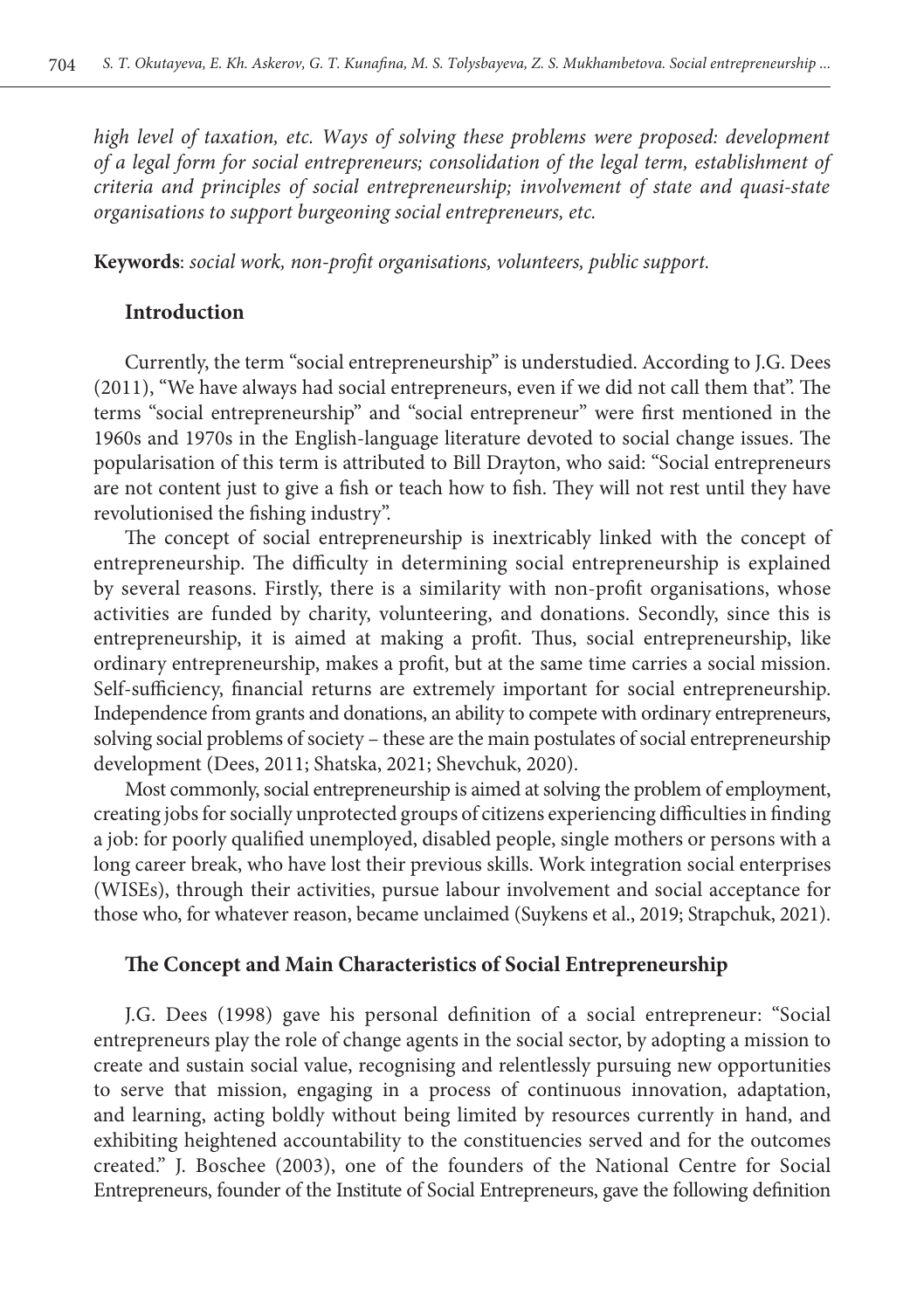in 1984: "Social entrepreneurs are not-for-profit executives who pay increasing attention to market forces without losing sight of their underlying missions to somehow balance moral imperatives and the profit motives – and that balancing act is the heart and soul of the movement."

Scientists at Harvard school R.L. Martin and S. Osberg (2007) published a manifesto article "Social Entrepreneurship: The Case for Definition" in the journal. They believe that "unlike social service providers, social entrepreneurs explicitly aim to permanently and systematically transform a miserable or unfair societal condition. Unlike social advocates, social entrepreneurs act directly, creating a product, service, or methodology that spurs the transformation of the status quo."

American researchers J. Mair and I. Marty (2006), have identified one common feature characteristic of these enterprises – "a process involving the innovative use and combination of resources (which enterprises themselves do not own) in order to solve social problems and change social conditions". According to M. Yang and P. Gabrielsson (2018), the phenomenon of entrepreneurship is intertwined with a complex set of contiguous and overlapping constructs, such as change and innovation management, technological and environmental turbulence, new product development, small business management, individualism and industry development. Thus, entrepreneurs are innovators who founded new organisations, developed and implemented new programs and methods, were able to organise and expand new services, and redirect organisations" (Guo and Peng, 2020; Kuznetsova and Khomenko, 2020).

Five years later, in 1991, S. Waddock and J.E. Post (1991) claimed that there are three characteristics required for a successful social entrepreneur (Fig. 1).



*Figure 1.* **Characteristics of social entrepreneur**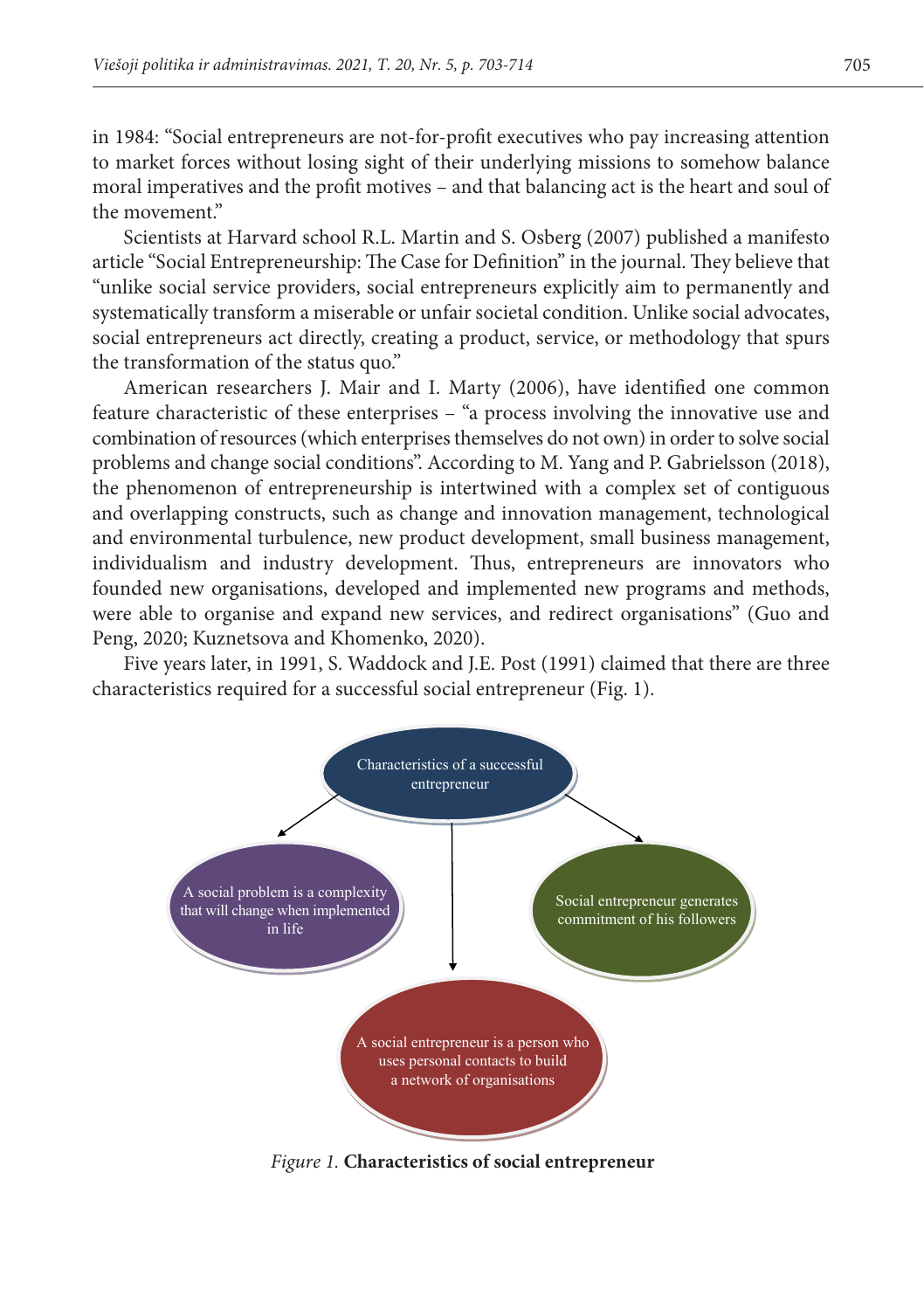J.S. Liptrap (2020) broadly defines social enterprise as the use of non-governmental, market-based approaches to solving social problems. According to S.K. Alter (2003), back in 1996, the Roberts Entrepreneurship Development Fund (REDF) established a social enterprise for the Economic Development of the Homeless (USA) as "an income-producing enterprise founded to create economic opportunities for people with very low incomes, while working for financial profit".

## **An Analysis of Foreign Countries Experiences in The Development of Social Entrepreneurship**

In 2016, the Thomson Reuters Foundation (2016), Deutsche Bank UnLtd and the Global Social Entrepreneurship Network conducted the world's first survey of experts on the countries best suited for social entrepreneurs. This survey will be conducted every three years; the first survey was conducted in 2016, and the second one – in 2019. According to the survey results, detailed statistical data on 12 indicators are specified. Countries are ranked independently for each of the 12 indicators. As a result, 880 experts were interviewed and 619 responses were received. This study declared the United States to be the best country for social entrepreneurs in 2016. However, in 2019, the United States dropped to 32<sup>nd</sup> place in this indicator. Thus, in 2019, the most successful countries in the development of social entrepreneurship include the following: Canada, Australia, France, Belgium, Singapore, Denmark, Netherlands, Finland, Indonesia, Chile.

One of the largest and most famous organisations that unite and support social enterprises in the United States is the Social Enterprise Alliance. The Alliance (SEA) defines itself as "An affiliated organisation that aims to create a social enterprise movement that mobilises non-profit and donor organisations to foster the development of profit-making strategies." The alliance was formed in 2002 after the merge of two organisations: The National Gathering for Social Entrepreneurs (founded in 1998) and Sea Change (founded in 2000). The Alliance provides tools to improve the performance of social enterprises. For example, SEA can provide its members with a database of scientific articles, business plans, templates for creating and organising social enterprises. Also, web-site and page on the social network play an important role in the structure of information support for the members of the Association.

The unifying significance of SEA lies in expanding community members at the national level, acquaintance of representatives of one direction of social entrepreneurship from different States. For these purposes, SEA offices are established throughout the United States. The main types of interaction with social entrepreneurs are carried out through:

- monthly webinars;
- educational courses and seminars;
- the annual Summit of Social Entrepreneurs.

One of the important projects of SEA is organisation and holding of the Summit on Social Entrepreneurship. The activities of the Ashoka Foundation (2020) in the USA are also valuable. The main distinguishing feature of the Ashoka Foundation is mainly material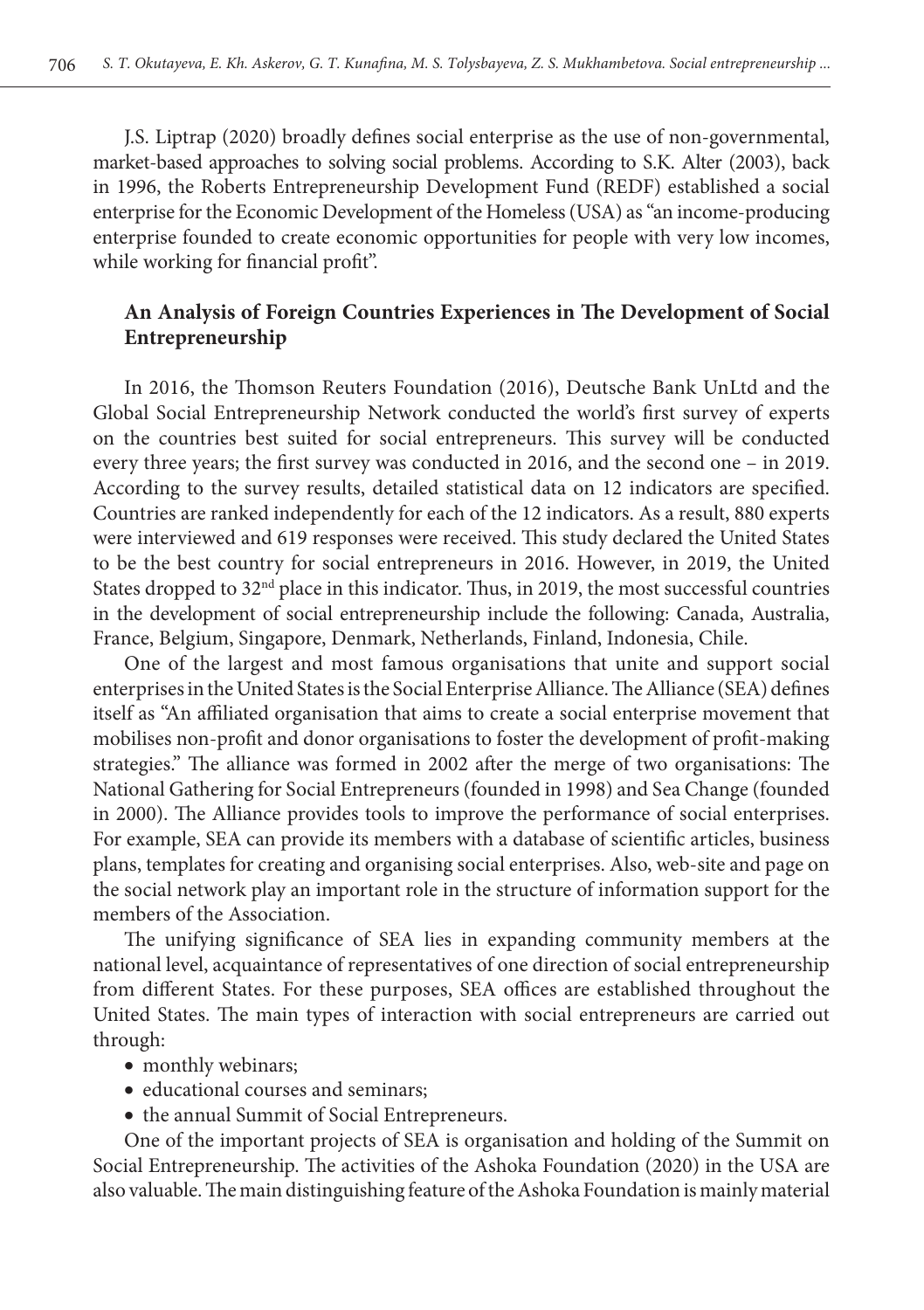support for social entrepreneurs. The main sources of funding are donations from private individuals and commercial organisations. The fund does not receive financial support from the state (Ashoka, 2020). According to experts, the main problem of research activities and training of qualified personnel in the field of social entrepreneurship in the United States is the absence of a legislative organisational-legal, and definitional system of social entrepreneurship at the federal level (Pavlov, 2018; Polukarov et al., 2021; Bespalko, 2019).

There are 70.000 socially oriented companies in the UK nowadays, according to the Cabinet Office. These companies employ about 1 million people. Social entrepreneurship has been rapidly developing in the UK in recent years. Its contribution to GDP is about 24 billion pounds. And this number is growing all the time (Thomson Reuters Foundation, 2016).

The comprehensive support is essential for the successful development of social entrepreneurship around the world. For example, in the United States, which in 2016, according to the Thompson Reuters Foundation, were 1st in the ranking of countries convenient for the development of social entrepreneurship, there is both state and nonstate support for social entrepreneurship. State support includes, first of all, the provision of information support, the creation of infrastructure for the development of social entrepreneurship and assistance in the development of successful social projects. It is believed that the most difficult stage in the development of social entrepreneurs is the first 2-4 years, the starting period during which approximately a third of social entrepreneurs disappear, and more than 50% cease to exist. In the USA, there is a system of state grant funding for the best social initiatives, information support, etc.

#### **Features of Social Entrepreneurship Development in the Republic of Kazakhstan**

The analysis of the experience of foreign countries in the development of social entrepreneurship has shown a number of common problems, faced by acting social entrepreneurs around the world, and the general features of the development of social entrepreneurship. Firstly, this is the lack of a clear definition of social entrepreneurship, enshrined at the legislative level in many countries. Secondly, many social entrepreneurs face funding challenges. The main ways in which social entrepreneurship is funded are grants, fundraising, and earning their own profits. Thirdly, in many countries there are certain funds to support social entrepreneurship (Social Enterprise Alliance, Ashoka Foundation), which are financed through infusions from the private sector. The activity of these funds is to support social entrepreneurship, including material support.

Fourthly, in developed countries there is a connection between social entrepreneurship and the academic environment, which plays an important role in popularising the development of social entrepreneurship through online forums, conferences, where topical issues and problems of social entrepreneurs are highlighted. In addition, scientists in these countries are deeply involved in researching the scientific aspects of this field of activity. Fifthly, developed state support for social entrepreneurship is provided.

The above-mentioned features of the development of social entrepreneurship in developed countries must be taken into account by state and non-state structures involved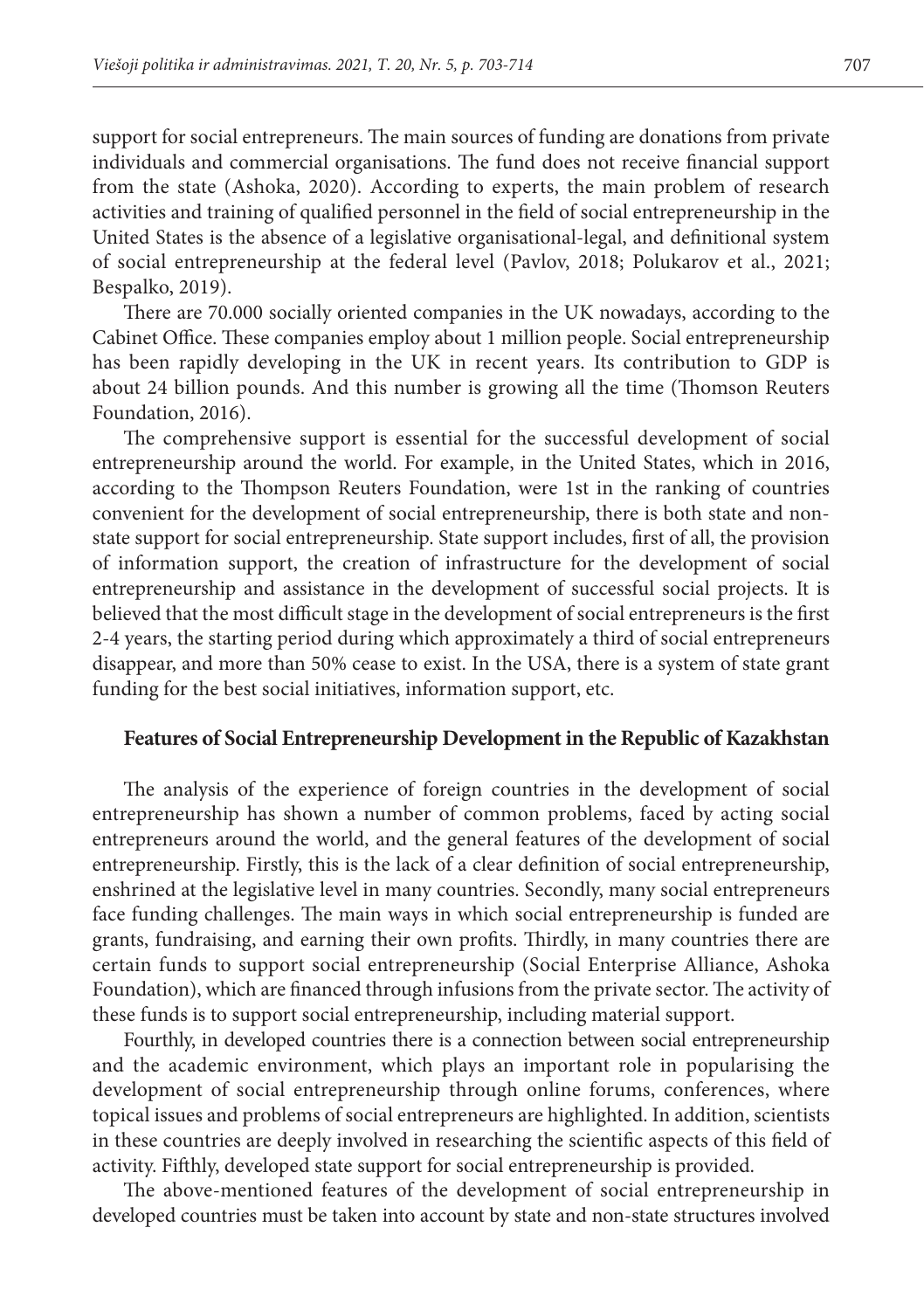in supporting social entrepreneurship in Kazakhstan. In the Republic of Kazakhstan, the need to develop social entrepreneurship was due to a number of reasons, the main of which are the following:

- the need for a transition to an innovative, socially oriented development model (not only in technological, but also in the social modernisation of the country);
- a sharp increase in the number of people in need of social assistance;
- the massive emergence of new categories of people in need of support low-income families, social orphans, victims of domestic violence, etc.;
- greening of the business environment, business values and communications;
- socialisation of processes in management and network interactions.

In July 2020, the Zor-Rukh Public Foundation, commissioned by the Ministry of Information and Social Development of the Republic of Kazakhstan, conducted a comprehensive study "Social Entrepreneurship in Kazakhstan". As part of a comprehensive study, 2 types of studies and surveys were carried out. The first type is in-depth interviews with 62 respondents in different geographic regions of Kazakhstan. The second type is a questionnaire survey of 297 representatives of social entrepreneurship and an analysis of their answers to 29 specific designated questions. During the analysis, all the answers were taken into account, the averaged numbers and indicators were derived, and the percentages were calculated for each question.

The study paid attention to the important points in the development of social entrepreneurship in Kazakhstan. The key issue of the study was to identify the main areas of activity of social entrepreneurs. Thus, the analysis (Ministry of Information…, 2020) showed that about 39% of the respondents are engaged in the provision of services, about 14% of the respondents are engaged in the production of goods and accessories (Fig. 2).



*Figure 2.* **Areas of activity of social entrepreneurs in the Republic of Kazakhstan in 2020**

Figure 2 shows that in the republic nowadays there is an insufficient number of social entrepreneurs who could produce goods using the brand "Made in Kazakhstan" and could participate in state tenders.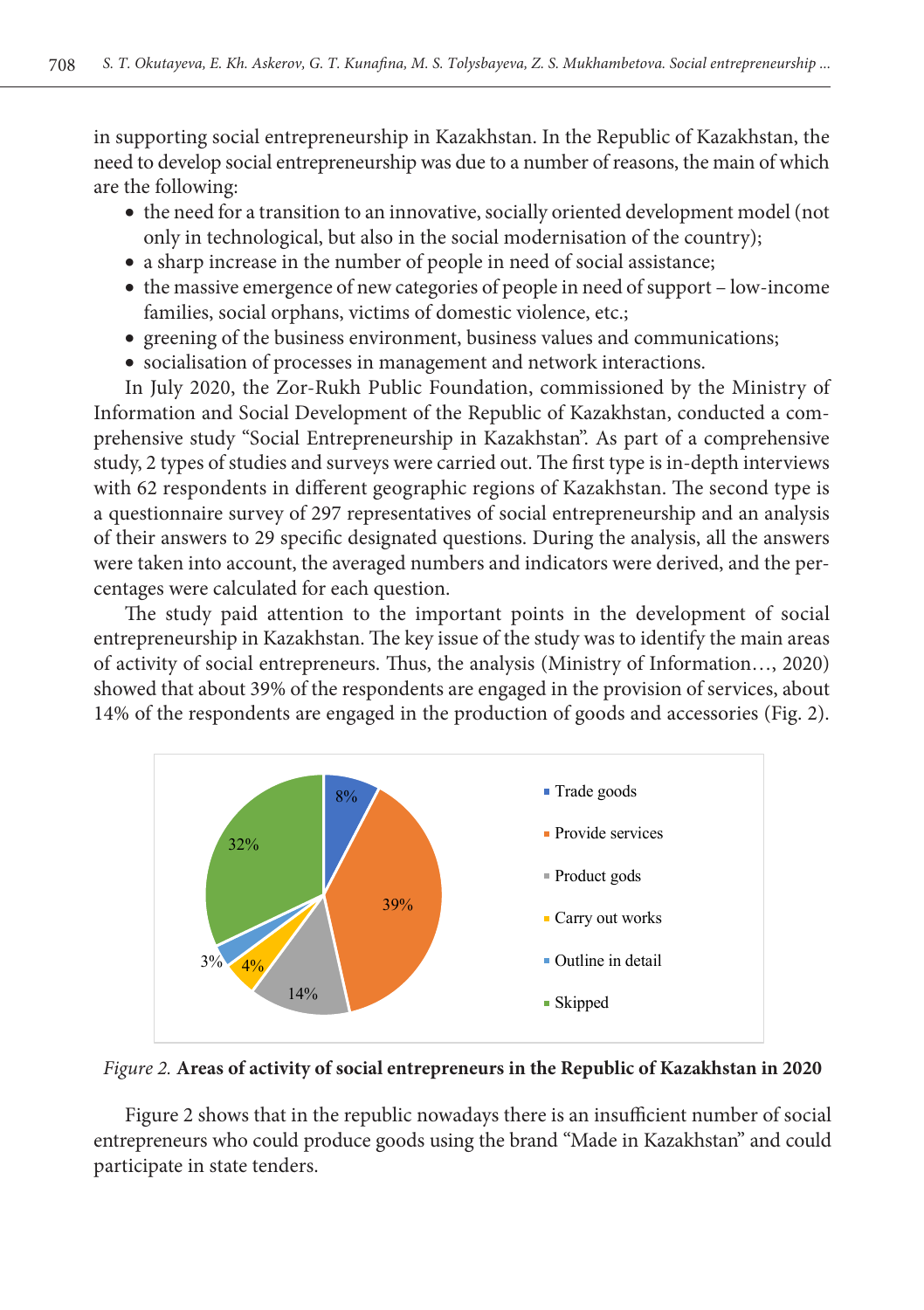Production is the key to the development of social entrepreneurship, since, with the right trend, it leads to an increase in the income and profits of entrepreneurs, with the help of which social issues will be solved and social projects will be implemented. But the problem of the low number of social entrepreneurs employed in production is explained by the lack of the necessary production capacities. Thus, in authors' opinion, the collaboration of social entrepreneurs and large and medium-sized businesses in Kazakhstan can satisfy both interested parties.

The next important point in the analysis of the development of social entrepreneurship in Kazakhstan is the study of the number of employees involved in the activities of enterprises that consider themselves to be social. The study showed that 63% of respondents work in a team of 1-5 people (Fig. 3).



*Figure 3.* **Number of employees of social enterprises in Kazakhstan in 2020**

As Figure 3 shows, 18% of respondents work in a company with an average of 6 to 10 employees. The number of companies employing up to 20 people is only 6% of the 297 surveyed social entrepreneurs. This diagram confirms the fact that social entrepreneurship in Kazakhstan is absolutely undeveloped, and public funds and organisations are the main employers in this area. Having grants and programs, non-profitable organisations hire specialists to solve any social issues within the framework of only project work – these teams are not a self-organising commercial structure focused on constant growth and reinvestment. The survey showed that the current social entrepreneurs correctly understood the main mission of their future activities (Fig. 4).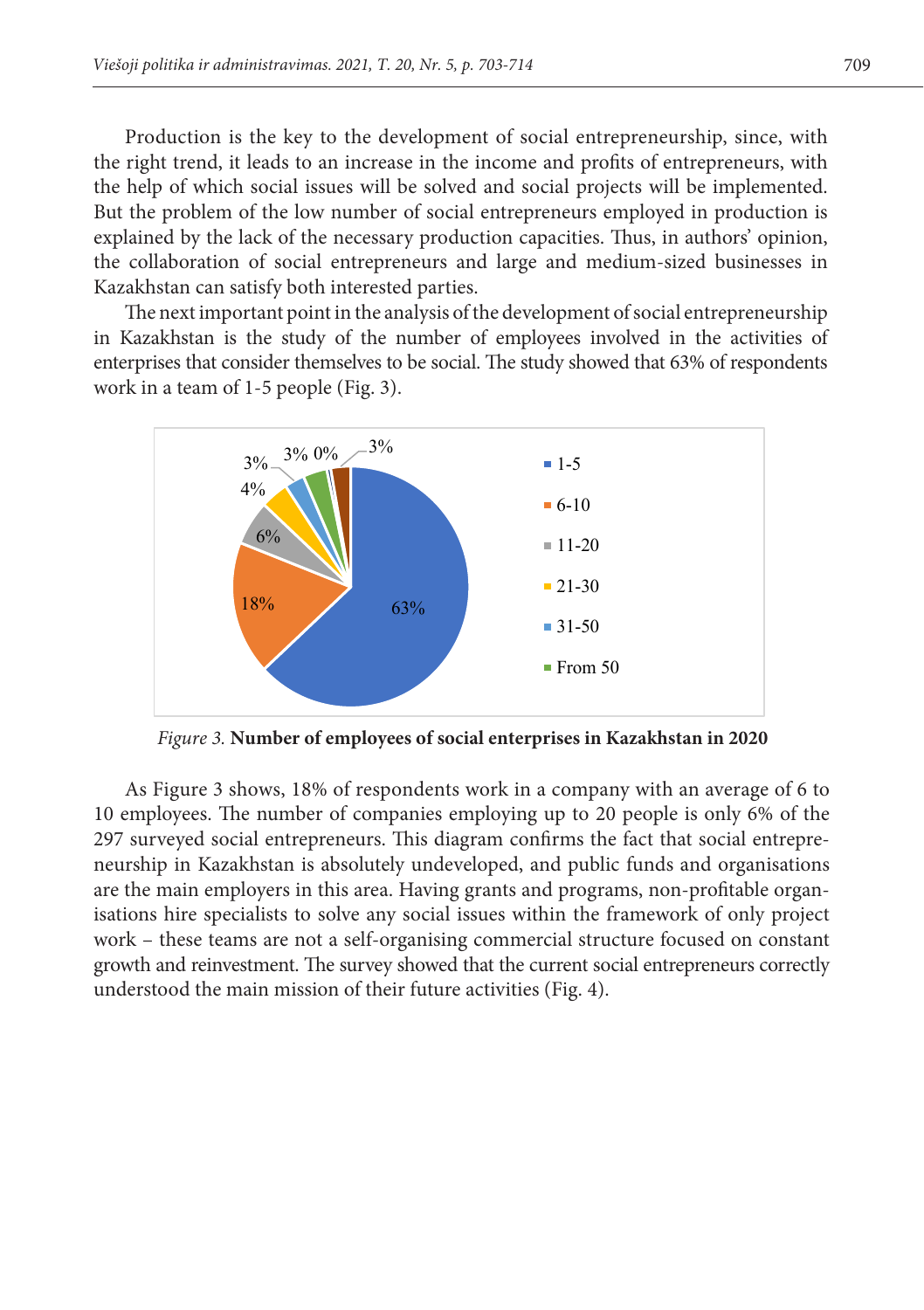

*Figure 4.* **The purpose of engaging in social entrepreneurship**

As Figure 4 shows, despite the fact that there is still no clear understanding of the correct motivation for social entrepreneurship, for 44% of the respondents, the main motive for engaging in social entrepreneurship was the desire to direct their business abilities and entrepreneurial activity to solving social problems. While 21% of the respondents strive to create an effective enterprise to provide jobs for socially unprotected citizens. The answer of 15.3% of respondents as "the desire to follow the example of other social entrepreneurs and the desire to try themselves in a new field of entrepreneurship" indicates that the concept of social entrepreneurship is becoming popular in the republic. At the same time, about 10% of respondents are engaged in social entrepreneurship for random reasons.

As regards the types of business models in social entrepreneurship in Kazakhstan, a large share (42%) is occupied by the "B2C" (Business-To-Consumer) model, that is, a model that presupposes a consumer-oriented business operation (Fig. 5).



*Figure 5.* **Segmentation of social entrepreneurs by type of business models in Kazakhstan in 2020**

According to Figure 5, 26% of respondents found it difficult to answer this question, owing to the lack of public awareness of the working principles in business. At the same time, 23% of responding social entrepreneurs, work according to the "B2B" (Business to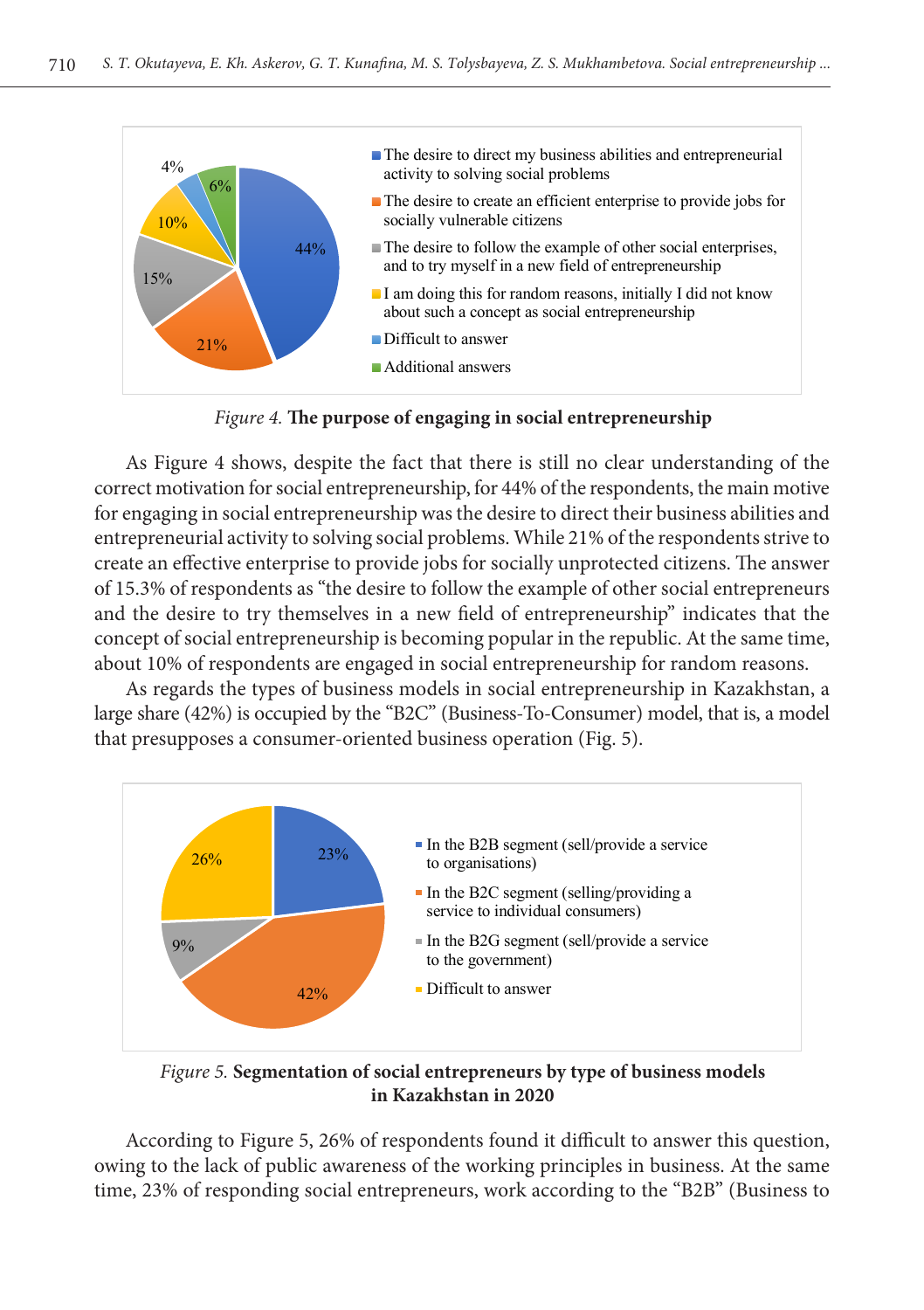Business) principle, that is, they work not for the final, ordinary consumer, but for the same companies, for another business.

The study of the development of social entrepreneurship has shown that in foreign countries, support for entrepreneurs at the initial stage plays an important role in the development of this type of business. As mentioned above, the first 2-4 years are the most difficult for social business development. It is during this period that support is required – financial, informational, training, etc. In the Republic of Kazakhstan, such support is provided by the Social Projects Development Fund "Samruk-Kazyna Trust", Center for Entrepreneurship and Innovation Development "Almaty Management University" and the British Council, the International Fund "Reach the Change". Today in Kazakhstan there are no public and private programs to support social entrepreneurship, and there is insufficient activity in terms of awareness of the target audience. This year, on the initiative of the Chairman of the Senate of Parliament M. Ashimbayev, a working group on the draft law on social entrepreneurship was created. For the time being, a draft law is being developed, which can become the foundation for all representatives of the new trend.

One of the examples of the effective development of social entrepreneurship in Kazakhstan is the entrepreneur Miras Abbasov and his company "BioPack.kz". The company's activities are aimed at meeting two social purposes at once: solving the environmental problem of using plastic bags and employing socially vulnerable segments of population. The "BioPack.kz" works on the B2B principle in cooperation with large hypermarkets of the country: "Kenmart", "Galmart", "Ramstore", "A2", "Vkusmart" and "Anvar". Entrepreneurs from Russia, Ukraine, Georgia, the United Arab Emirates, and Kyrgyzstan also establish demand for ecological products manufactured by "BioPack.kz". There are no analogues of these products in the CIS area. In Kazakhstan, the consumers of bio-packages are small and medium-sized businesses, mainly from the field of organic food, fast food, organic cosmetics, pharmacy chains, manufacturers of dried fruits, semi-processed products and other products requiring packaging. Thus, the solution of one of the environmental problems in Kazakhstan is possible through the work of the social enterprise "BioPack.kz" (Dubovitskikh 2015).

As noted above, social entrepreneurship is a business aimed at meeting social needs of society, but operating on the principles of self-sufficiency and introduction of an innovative business idea. These enterprises in Kazakhstan include the company "GreenTAL", founded in 2015 by Emin Askerov. The main mission of the company is training and further employment of people from socially vulnerable groups of population, which include people with disabilities, former prisoners, single mothers, mothers raising children with disabilities. Nowadays, the company "GreenTAL" has 62 employees from this category. The company develops in 6 areas: carpentry (production of furniture and wood products), sewing workshop (production of clothing and textile products), decoration (drawing, decoration, ornamentation and finishing of various surfaces), felt production (production of interior objects and souvenir products), printing (production of printed and souvenir products) and catering (social cafe).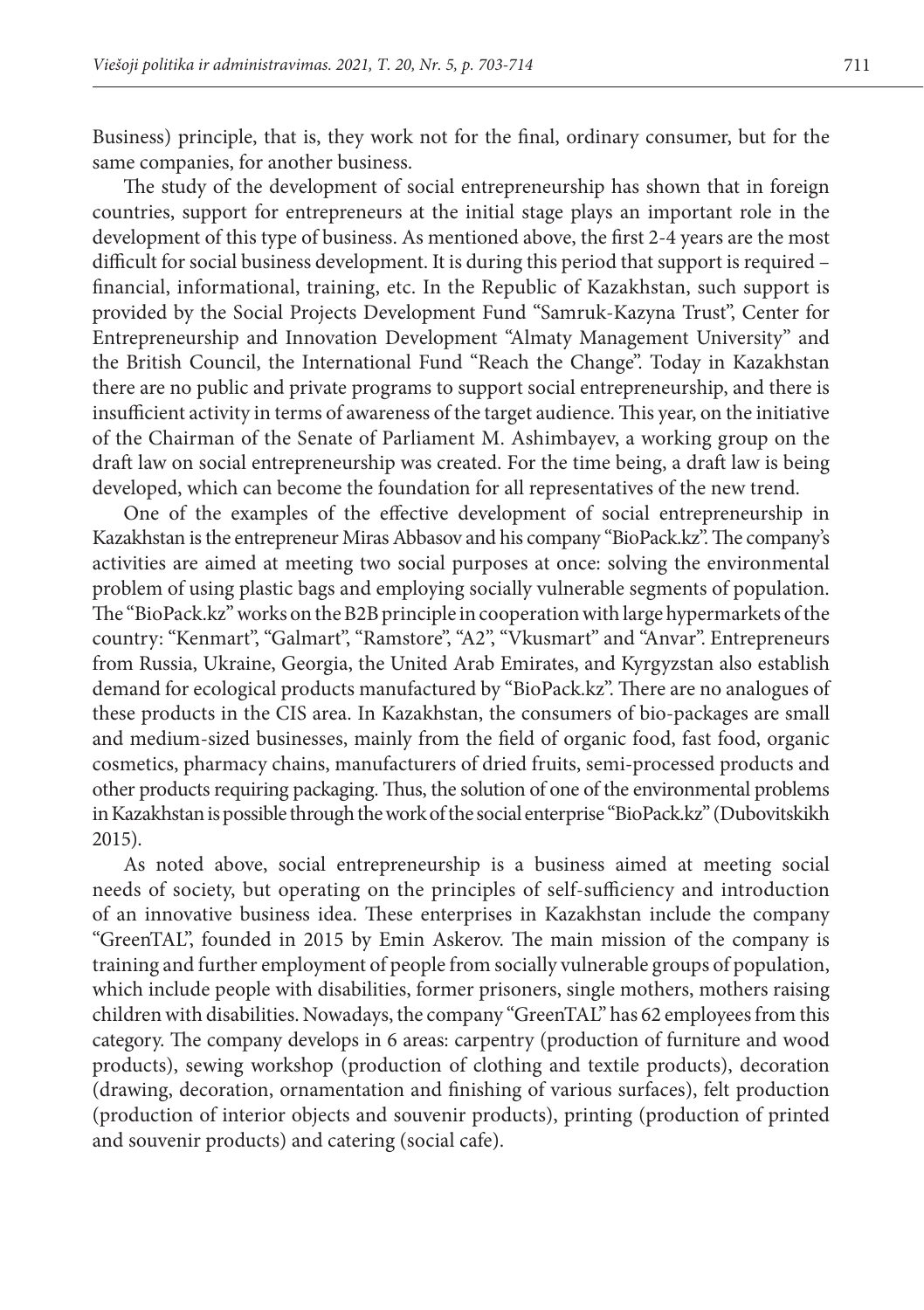# **Conclusions**

- 1. The development of social entrepreneurship is extremely important for Kazakhstan at the present time. However, the conducted research revealed the presence of certain reasons and difficulties that have a restraining influence on its development. The lack of a legal framework, regulating the activities of social entrepreneurs, does not allow many of them to count on state assistance in their establishment and further development. There are problems in attracting funds, especially at the first stage of entrepreneurship development.
- 2. The creation of necessary infrastructure that will contribute to the organisation of the activities of social entrepreneurs is one of the solutions proposed by the authors. In this regard, on the basis of this study, the authors propose the following measures to stimulate the development of social entrepreneurship in the Republic of Kazakhstan: creation of a database of social entrepreneurs with an indication of the areas of activity and confirmation of social impact; development of a legal form for social entrepreneurs; consolidation of the legal term and definition of criteria and principles of social entrepreneurship; popularisation of the mentoring system and organisation of Schools of Social Entrepreneurship; engagement of state and quasi-state organisations in supporting burgeoning social entrepreneurs on preferential lease of premises, providing demand for the products of social entrepreneurs, employment issues, training and employment of people from the social category, development of specialised financing instruments.

# **References**

- 1. Alter, S.K. 2003. *Social Enterprise: A Typology of the Field Contextualised in Latin America*. Washington: Inter-American Development Bank.
- 2. Ashoka. 2020. Social Entrepreneur. https://www.ashoka.org/en/focus/socialentrepreneurship#:~:text=Ashoka%20has%20pioneered%20the%20field,%2C%20 cultural%2C%20and%20environmental%20challenges.
- 3. Bespalko, I.L. 2019. "Principles of Criminal Proceedings as Requirements Concerning the Activities of Public Bodies, their Customs and Service Persons (Problems of Regulatory Administration)". *Journal of the National Academy of Legal Sciences of Ukraine* 26(2): 74-84.
- 4. Blouin, M.C., Lee, R.L., and Erickson, G.S. 2018. "The Impact of Online Financial Disclosure and Donations in Non-Profits." *Journal of Non-profit and Public Sector Marketing* 30(3): 251-266.
- 5. Boschee, J., and McClurg, J. 2003. Toward a Better Understanding of Social Entrepreneurship: Some Important Distinctions. http://www.caledonia.org.uk/ papers/Social-Entrepreneurship.pdf.
- 6. Dees, J.G. 1998. *The Meaning of Social Entrepreneurship*. Palo Alto: Stanford Graduate School of Business.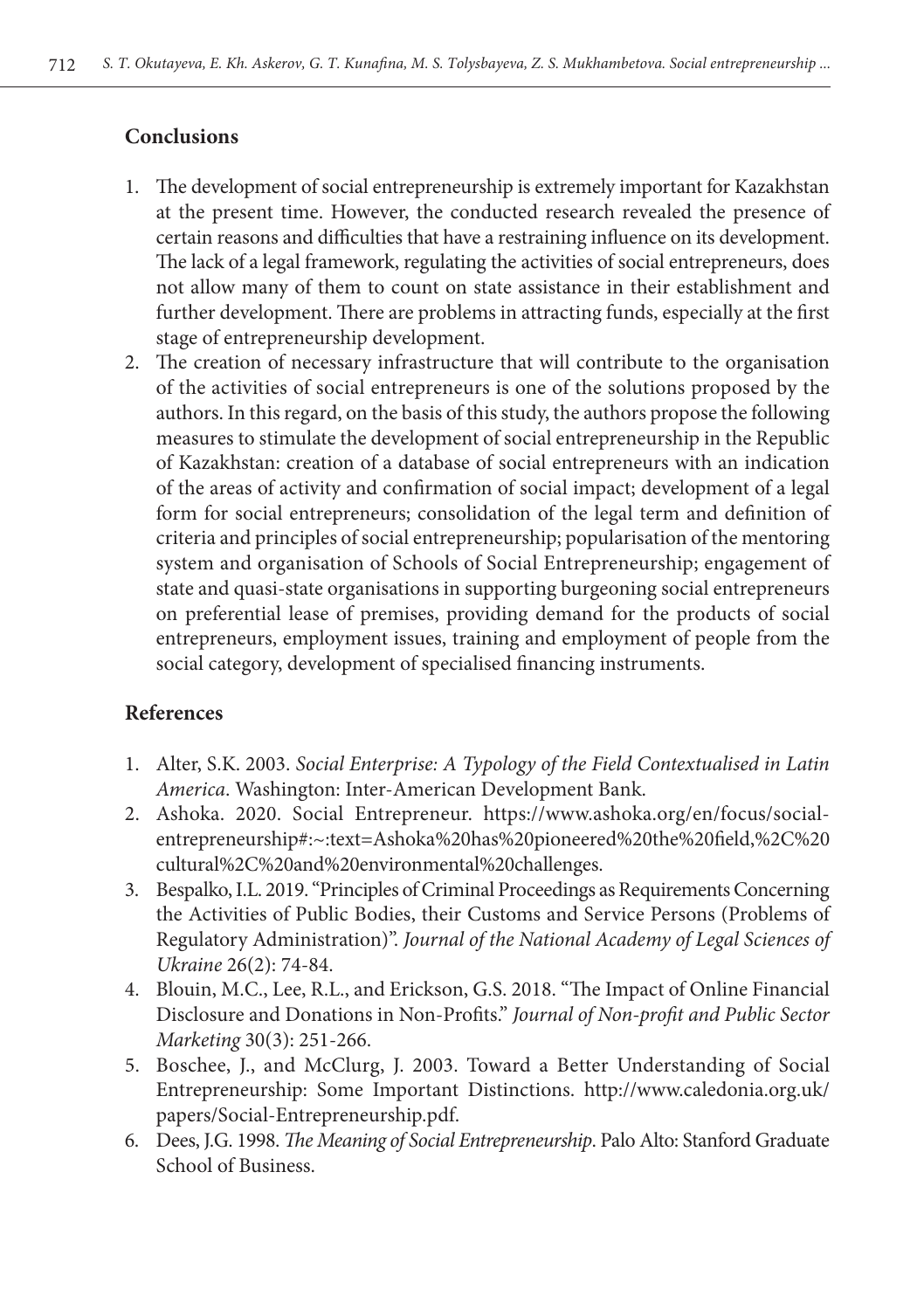- 7. Dees, J.G. 2011. The Meaning of "Social Entrepreneurship". https://centers. fuqua.duke.edu/case/wp-content/uploads/sites/7/2015/03/Article\_Dees\_ MeaningofSocialEntrepreneurship\_2001.pdf.
- 8. Dees, J.G., Emerson, J., and Economy, P. 2001. *Enterprising Non-Profits: A Toolkit for Social Entrepreneurs*. NewYork: JohnWiley&Sons,
- 9. Dubovitskikh, J. 2015. Eco Packages from Plant Raw Materials Are Made in Astana. https://forbes.kz/photostory/ekopaketyi\_iz\_rastitelnogo\_syirya\_delayut\_v\_astane/.
- 10. Grand Prix. Advertising Standard. 2014. Experience in the Development of Social Entrepreneurship in the United States. https://www.slideshare.net/Vovainer/ss-36115255.
- 11. Guo, B., and Peng, S. 2020. "Do Non-Profit and For-Profit Social Enterprises Differ in Financing?" *Voluntas* 31(3): 521-532.
- 12. Kuznetsova, N.S., and Khomenko, V.O. 2020. "Pro-Subjective Enterprise Concept". *Journal of the National Academy of Legal Sciences of Ukraine* 27(3): 14-27.
- 13. Liptrap, J.S. 2020. "The Social Enterprise Company in Europe: Policy and Theory." *Journal of Corporate Law Studies* 20(2): 495-539.
- 14. Mair, J., and Marty, I. 2006. "Social Entrepreneurship Research: A Source of Explanation, Prediction, and Delight." *Journal of World Business* 41(1): 36-44.
- 15. Martin, R.L., and Osberg, S. 2007. Social Entrepreneurship: The Case for Definition. https://www.law.berkeley.edu/php-programs/courses/fileDL.php?fID=7288.
- 16. Ministry of Information and Social Development of the Republic of Kazakhstan. 2020. Plan of a Pilot Program for the Development of Social Entrepreneurship. http://adilet.zan.kz/rus/docs/P1400000396.
- 17. Mohamed A.S., Hay, D., and van Staden, C.J. 2018. "The Influence of Culture and Corporate Governance on Corporate Social Responsibility Disclosure: A Cross Country Analysis." *Journal of Cleaner Production* 198: 820-832.
- 18. Pavlov, R. 2018. "The Institutional Analysis of Development of Social Entrepreneurship in the USA, UK And Germany." In *Proceedings of the European Conference on Innovation and Entrepreneurship, ECIE*. Aveiro: University of Aveiro.
- 19. Polukarov, Yu.O., Prakhovnik, N.A., Polukarov, O.I., Demchuk, H.V., and Zemlyanska, O.V. 2021. "Assessment of the Economic Effect from the Implementation of Labour Protection Measures at Enterprises". *Scientific Bulletin of Mukachevo State University. Series "Economics"* 8(1): 68-76.
- 20. Shatska, Z.Y. 2021. "Enterprise Integration Models: Advantages and Challenges of Implementation in the Context of the COVID-19 Pandemic". *Scientific Bulletin of Mukachevo State University. Series "Economics"* 8(2): 17-24.
- 21. Shevchuk, V.M. 2020. "Methodological Problems of the Conceptual Framework Development for Innovation Studies in Forensic Science". *Journal of the National Academy of Legal Sciences of Ukraine* 27(2): 170-183.
- 22. Strapchuk, S.I. 2021. "Level of Ecological and Economic Diversification: A Methodology for Assessing the Sustainability of Agricultural Enterprises". *Scientific Bulletin of Mukachevo State University. Series "Economics"* 8(2), 101-7.
- 23. Suykens, B., De Rynck, F., and Verschuere, B. 2019. "Non-Profit Organisations in Between the Non-Profit and Market Spheres: Shifting Goals, Governance and Management?" *Non-profit Management and Leadership* 29(4): 623-636.